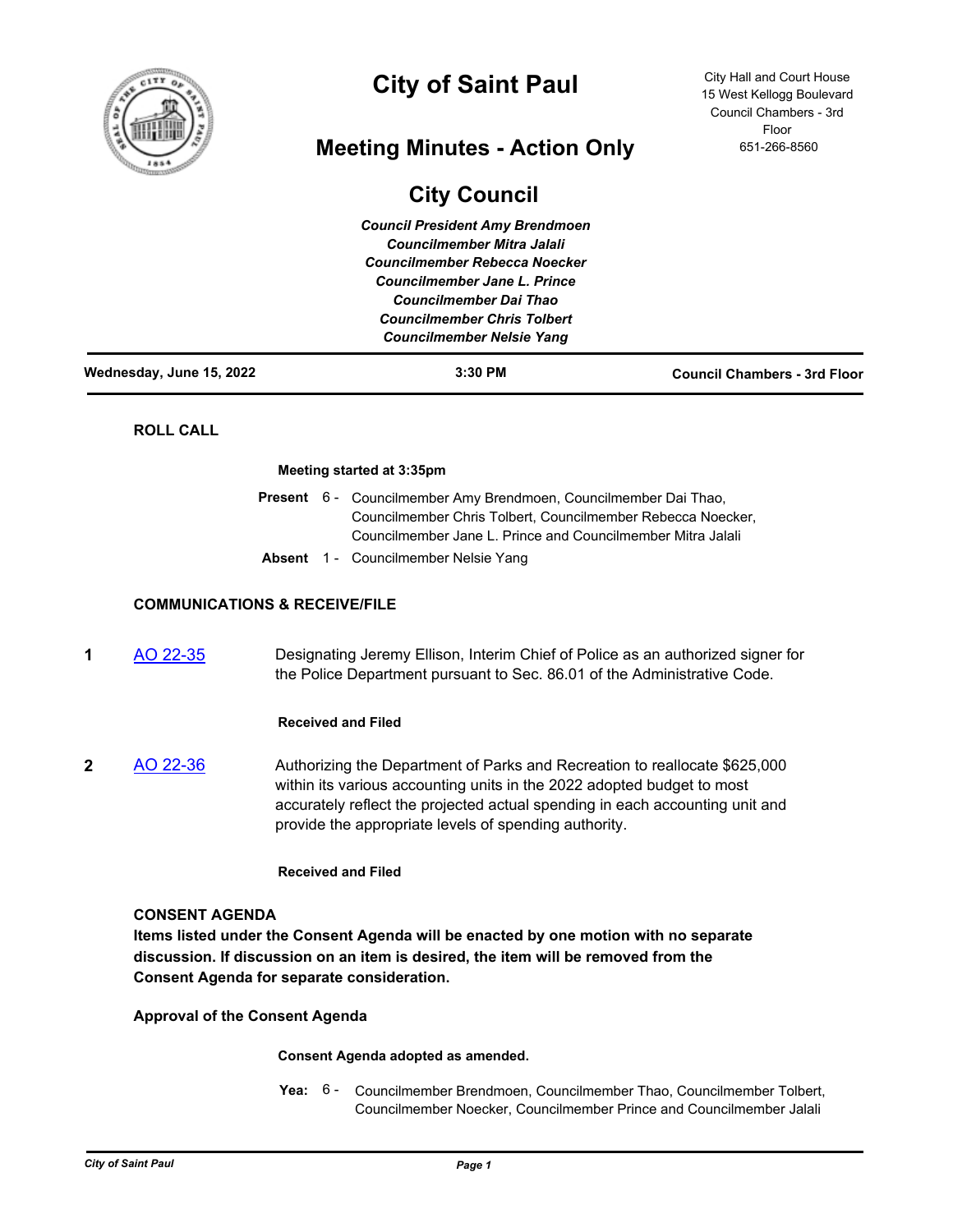## **Nay:** 0

**Absent:** 1 - Councilmember Yang

**3** [RES 22-812](http://stpaul.legistar.com/gateway.aspx?m=l&id=/matter.aspx?key=41879) Approving the City's cost of providing Replacement of Lead Water Service Line on Private Properties during January to March 2022, and setting date of City Council public hearing for July 13, 2022 to consider and levy the assessments against individual properties. (File No. 2202LDSRP, Assessment No. 224002)

# **Adopted**

**4** [RES 22-813](http://stpaul.legistar.com/gateway.aspx?m=l&id=/matter.aspx?key=41880) Approving the City's cost of providing Repair of Sanitary Sewer line on Private Properties during January to March 2022, and setting date of City Council public hearing for July 13, 2022 to consider and levy the assessments against individual properties. (File No. SWRP2202, Assessment No. 223002)

# **Adopted**

**5** [RES 22-814](http://stpaul.legistar.com/gateway.aspx?m=l&id=/matter.aspx?key=41881) Approving the City's cost of providing Replacement of Lead Water Service Line on Private Properties during August to December 2021, and setting date of City Council public hearing for July 13, 2022 to consider and levy the assessments against individual properties. (File No. 2204LDSRP, Assessment No. 224010)

# **Adopted**

**6** [RES 22-816](http://stpaul.legistar.com/gateway.aspx?m=l&id=/matter.aspx?key=41883) Approving the City's cost of providing Replacement of Lead Water Service Line on Private Property during April to June 2021 at 224 Isabel St W, and setting date of City Council public hearing for July 13, 2022 to consider and levy the assessments against individual properties. (File No. 2103LDSRP2, Assessment No. 224008)

# **Adopted**

**7** [RES 22-817](http://stpaul.legistar.com/gateway.aspx?m=l&id=/matter.aspx?key=41884) Approving the City's cost of providing Replacement of Lead Water Service Line on Private Property during October to December 2021 at 1745 Laurel Ave, and setting date of City Council public hearing for July 13, 2022 to consider and levy the assessments against individual properties. (File No. 2201LDSRP2, Assessment No. 224009)

# **Adopted**

**8** [RES 22-869](http://stpaul.legistar.com/gateway.aspx?m=l&id=/matter.aspx?key=41946) Determining that a short-term contract to hire a contractor to do necessary tree pruning work is exempt from the provisions of Chapter 85 of the Administrative Code.

# **Adopted**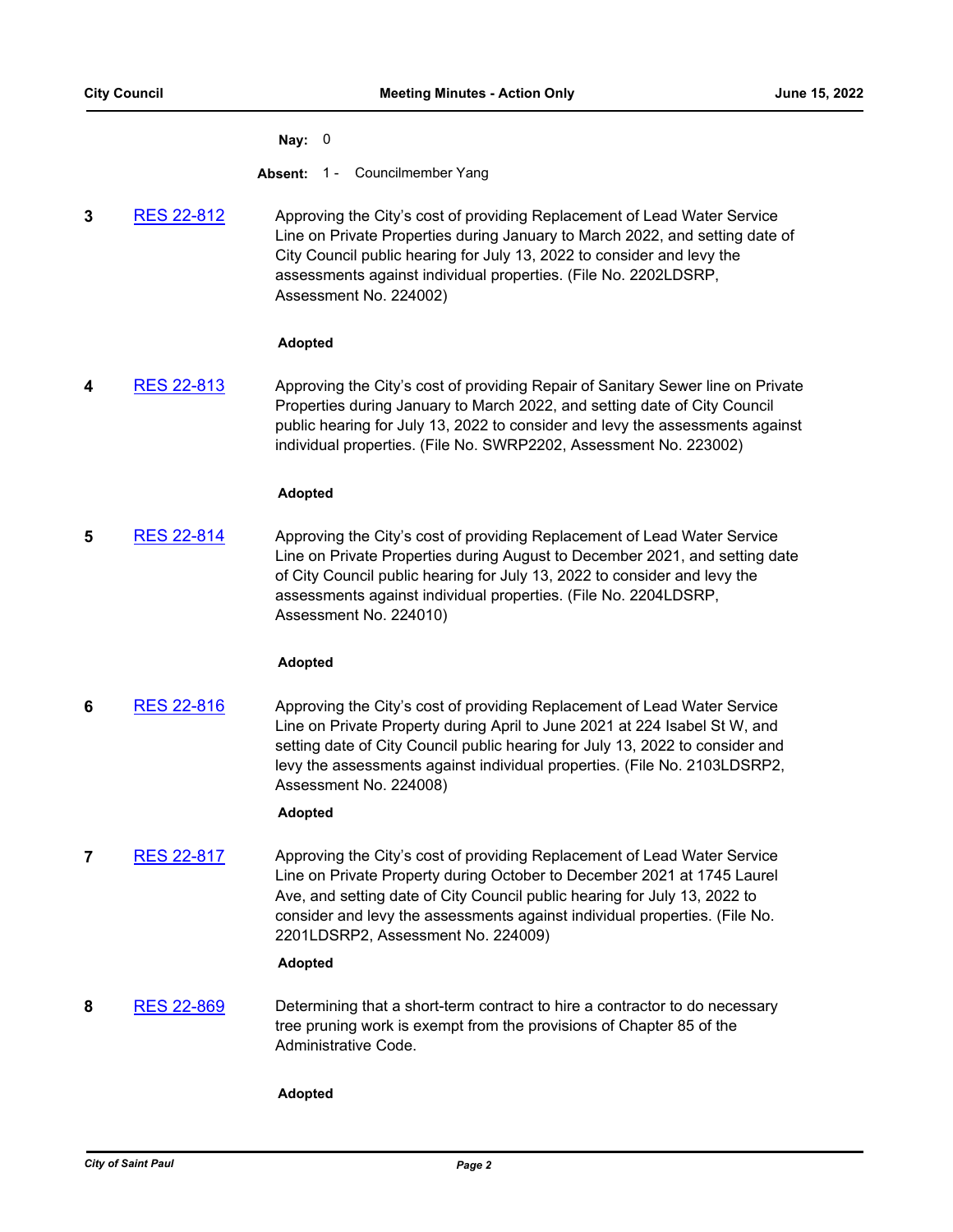| <b>City Council</b> |                   | <b>Meeting Minutes - Action Only</b>                                                                                                                                                                                                                                                                                                         | June 15, 2022 |
|---------------------|-------------------|----------------------------------------------------------------------------------------------------------------------------------------------------------------------------------------------------------------------------------------------------------------------------------------------------------------------------------------------|---------------|
| 9                   | RES 22-879        | Approving the Maintenance Labor Agreements between the Independent<br>School District 625 and the Minnesota Cement Masons, Plasterers and<br>Shophands Local 633 and North Central States Regional Council of<br>Carpenters (May 1, 2022 - April 30, 2025). (To be laid over one week for<br>adoption)                                       |               |
|                     |                   | Laid over to June 22, 2022                                                                                                                                                                                                                                                                                                                   |               |
| 11                  | <b>RES 22-901</b> | Authorizing the Fire Department to pay for all costs incurred to hold a<br>graduation ceremony for new firefighters on June 17, 2022 at the Highland<br><b>Community Center.</b>                                                                                                                                                             |               |
|                     |                   | <b>Adopted</b>                                                                                                                                                                                                                                                                                                                               |               |
| 12                  | <b>RES 22-902</b> | Authorizing the Fire Department to pay for all costs incurred to host a<br>graduation ceremony for new firefighters on July 29, 2022 at the Paul and<br>Sheila Wellstone Center.                                                                                                                                                             |               |
|                     |                   | <b>Adopted</b>                                                                                                                                                                                                                                                                                                                               |               |
| 13                  | <b>RES 22-908</b> | Authorizing the Department of Parks and Recreation to enter into a<br>professional service agreement with American Red Cross for lifeguard and<br>aquatic facility auditing services which includes indemnification.                                                                                                                         |               |
|                     |                   | <b>Adopted</b>                                                                                                                                                                                                                                                                                                                               |               |
| 14                  | <b>RES 22-919</b> | Accepting the gift of travel, lodging, and conference registration expenses<br>from PolicyLink for Director Muneer Karcher-Ramos, Office of Financial<br>Empowerment, to attend the Fines and Fees Justice Boot Camp from<br>March 8-9, 2022 and the Government Alliance for Racial Equity Annual<br>Meeting from April 19-21, 2022.         |               |
|                     |                   | <b>Adopted</b>                                                                                                                                                                                                                                                                                                                               |               |
| 15                  | RES 22-921        | Authorizing the Office of Financial Empowerment to apply for a \$30,000 grant<br>from the Cities for Financial Empowerment Fund, which, if received, would<br>obligate OFE to provide staff to host a site visit and provide monthly technical<br>assistance to mentee cities interested in launching an office of financial<br>empowerment. |               |
|                     |                   | <b>Adopted</b>                                                                                                                                                                                                                                                                                                                               |               |
| 16                  | <u>RES 22-922</u> | Accepting the gift of travel, lodging, and food expenses from the National<br>League of Cities for City staff to the attend the 'Cities Are Rising Again: Local<br>Governments Supporting Early Childhood' convening from June 16-17, 2022<br>in Phoenix, Arizona.                                                                           |               |
|                     |                   |                                                                                                                                                                                                                                                                                                                                              |               |

**Adopted**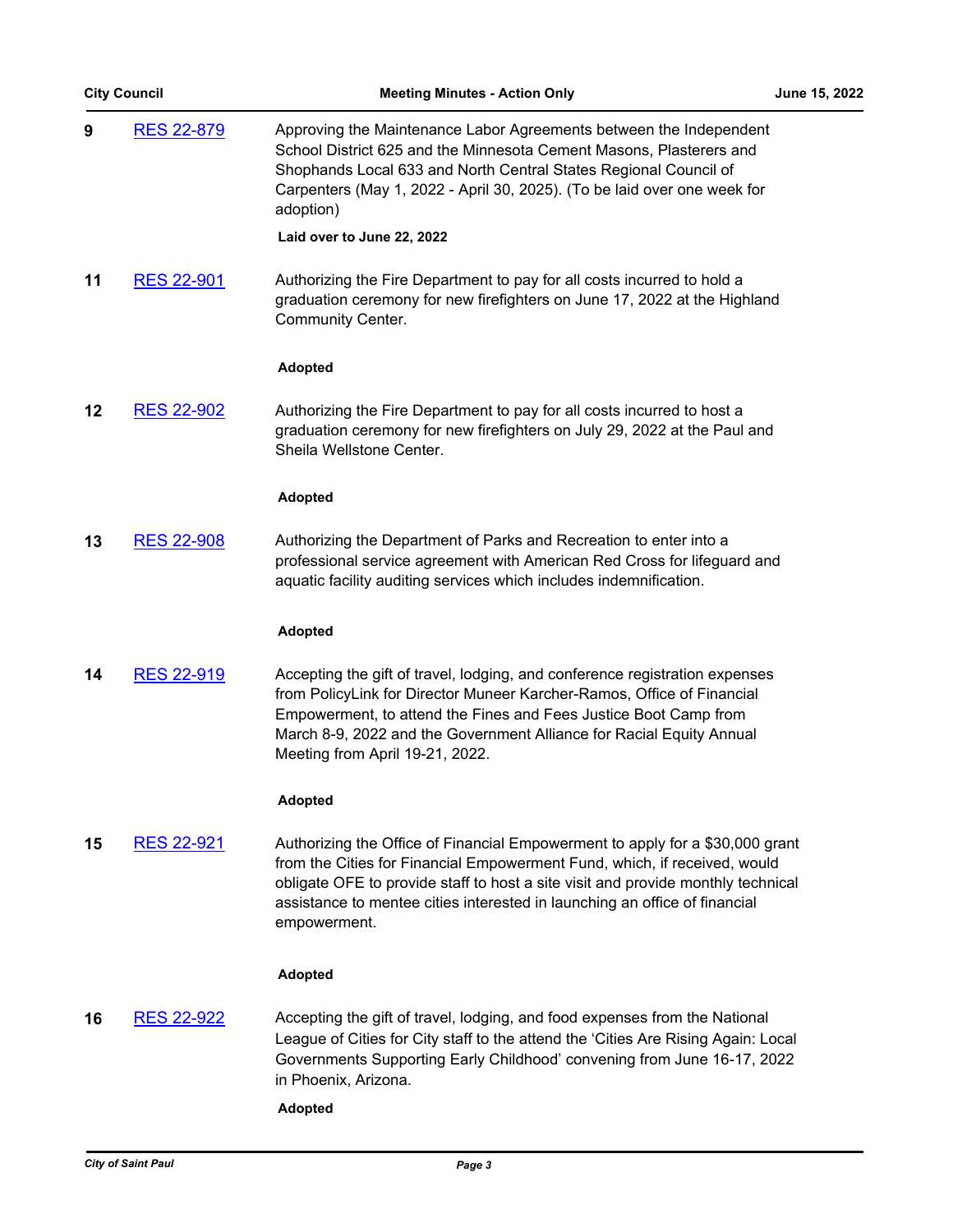| 17 | RES 22-850 | Establishing the rate of pay for Assistant Division Manager - Saint Paul |
|----|------------|--------------------------------------------------------------------------|
|    |            | Regional Water Services in Grade 025 of EG 09, Saint Paul Supervisors    |
|    |            | Organization (SPSO).                                                     |

### **Adopted**

# **FOR DISCUSSION**

**10** [RES 22-882](http://stpaul.legistar.com/gateway.aspx?m=l&id=/matter.aspx?key=41967) Approving adverse action against the Liquor on Sale - 101 - 189 seats, Liquor on Sale - Sunday, Liquor on Sale - 2AM Closing, Liquor - Outdoor Service Area - Patio, and Entertainment B License held by RAS Ethiopian Bar & Restaurant LLC d/b/a RAS Restaurant & Lounge (License ID #20100000062) at 2516 7th Street West.

## **Adopted.**

- **Yea:** Councilmember Brendmoen, Councilmember Thao, Councilmember Tolbert, Councilmember Noecker, Councilmember Prince and Councilmember Jalali Yea:  $6 -$
- **Nay:** 0
- **Absent:** 1 Councilmember Yang
- **18** [RES 22-928](http://stpaul.legistar.com/gateway.aspx?m=l&id=/matter.aspx?key=42025) Accepting the report of the Saint Paul Reparations Legislative Advisory Committee.

# **Adopted.**

- **Yea:** Councilmember Brendmoen, Councilmember Thao, Councilmember Tolbert, Councilmember Noecker, Councilmember Prince and Councilmember Jalali Yea:  $6 -$
- **Nay:** 0
- Absent: 1 Councilmember Yang
- **19** [CO 22-44](http://stpaul.legistar.com/gateway.aspx?m=l&id=/matter.aspx?key=42019) Administering the oath of office to Angie Wiese, Director of Safety & Inspections.

# **Received and Filed**

## **ORDINANCES**

**An ordinance is a city law enacted by the City Council. It is read at three separate council meetings and becomes effective after passage by the Council and 30 days after publication in the Saint Paul Legal Ledger. Public hearings on ordinances are held at the second reading.**

# **Final Adoption**

**20** [Ord 22-26](http://stpaul.legistar.com/gateway.aspx?m=l&id=/matter.aspx?key=41851) Amending Section 409.07 of the Legislative Code to allow Sunday sales in micro-distilleries.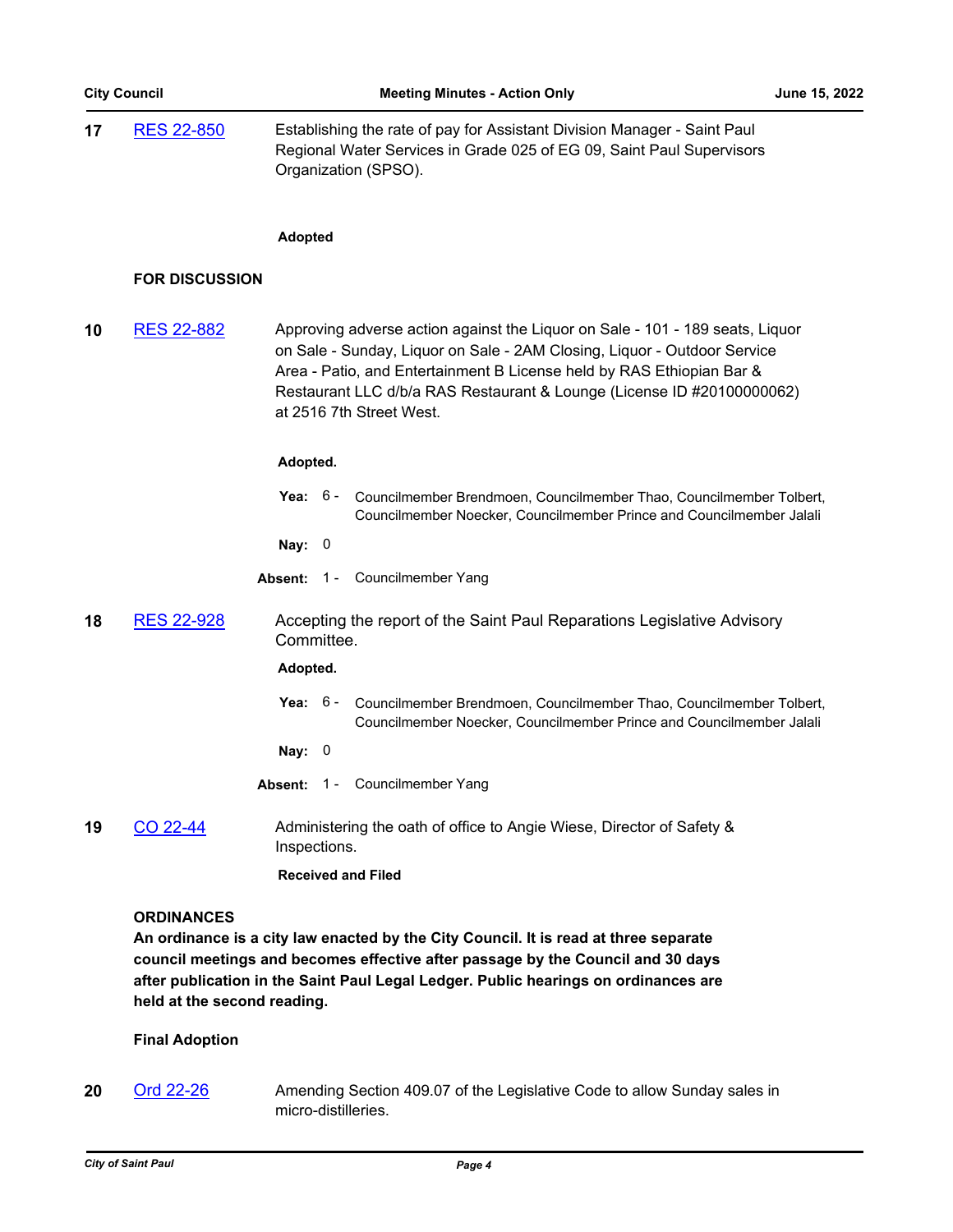# **Adopted.**

**Yea:** Councilmember Brendmoen, Councilmember Thao, Councilmember Tolbert, Councilmember Noecker, Councilmember Prince and Councilmember Jalali Yea:  $6 -$ 

**Nay:** 0

- Absent: 1 Councilmember Yang
- **21** [Ord 22-28](http://stpaul.legistar.com/gateway.aspx?m=l&id=/matter.aspx?key=41931) Amending Chapter 2.02 of the Administrative Code pertaining to the duties of the Office of Financial Empowerment; authorizing support for early learning.

# **Adopted.**

**Yea:** Councilmember Brendmoen, Councilmember Thao, Councilmember Tolbert, Councilmember Noecker, Councilmember Prince and Councilmember Jalali Yea: 6 -

**Nay:** 0

**Absent:** 1 - Councilmember Yang

## **First Reading**

**22** [Ord 22-30](http://stpaul.legistar.com/gateway.aspx?m=l&id=/matter.aspx?key=42031) Amending Chapter 409 of the Legislative Code to align with recent changes in Minnesota Statue following the passage of the legislative omnibus bill that affects small brewers, distillers and wineries.

**Laid over to June 22, 2022**

### **PUBLIC HEARINGS**

**Live testimony is limited to two minutes for each person. See below for optional ways to testify.**

**23** [RES PH 22-115](http://stpaul.legistar.com/gateway.aspx?m=l&id=/matter.aspx?key=41693) Ratifying the assessment for the 2021 Street Maintenance Service Program-Mill and Overlay on Red Rock Road. (Project No. MO1808, Assessment No. 225500)

# **Adopted.**

**Yea:** Councilmember Brendmoen, Councilmember Thao, Councilmember Tolbert, Councilmember Noecker, Councilmember Prince and Councilmember Jalali Yea:  $6 -$ 

**Nay:** 0

- **Absent:** 1 Councilmember Yang
- **24** [RES PH 22-118](http://stpaul.legistar.com/gateway.aspx?m=l&id=/matter.aspx?key=41702) Ratifying the assessment for improvements to the east-west alley bounded by Fuller, Aurora, Western and Virginia (Project No. 19243, Assessment No. 185000).

### **Adopted.**

**Yea:** Councilmember Brendmoen, Councilmember Thao, Councilmember Tolbert, Councilmember Noecker, Councilmember Prince and Councilmember Jalali Yea:  $6 -$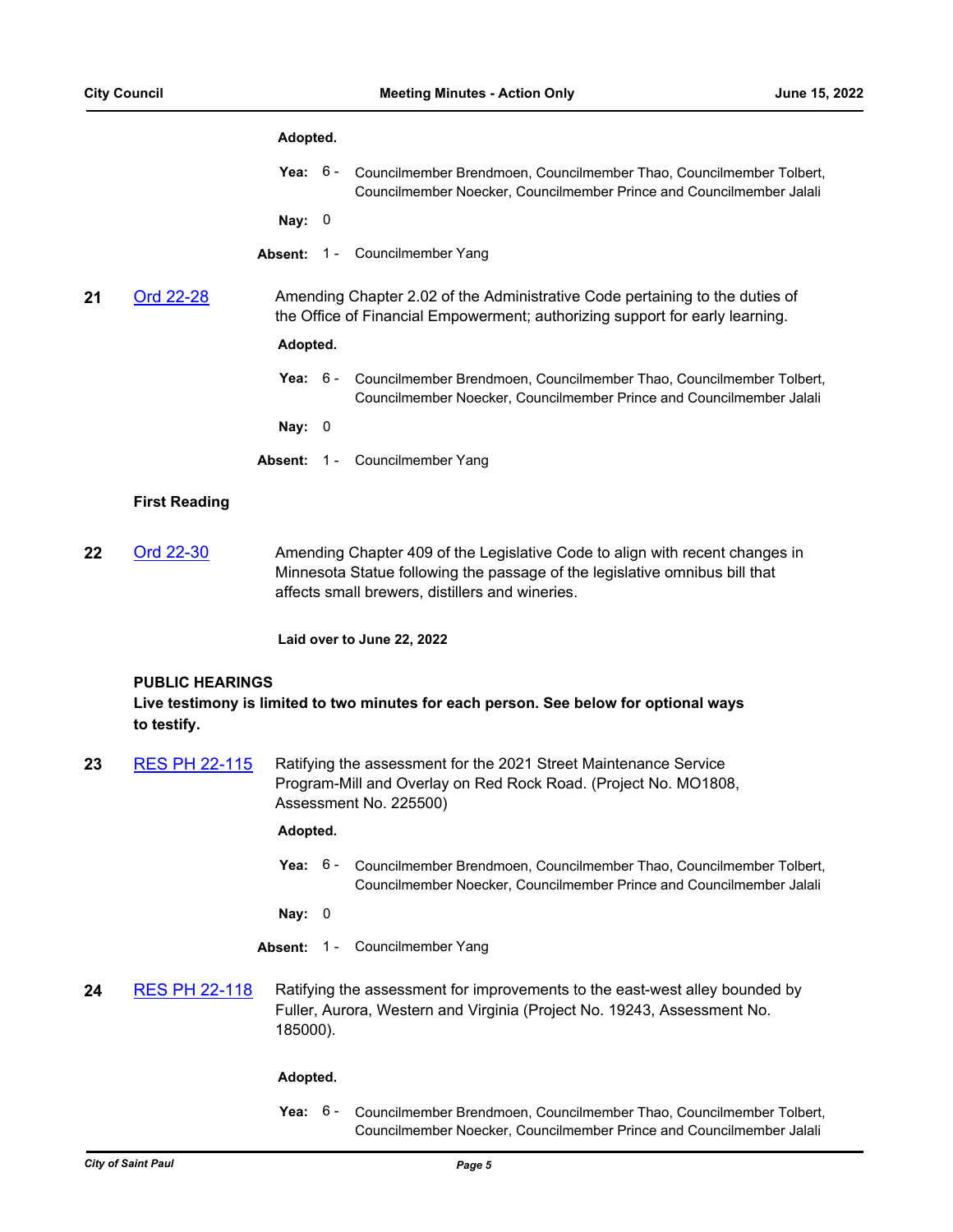### **Nay:** 0

**Absent:** 1 - Councilmember Yang

**25** [RES PH 22-119](http://stpaul.legistar.com/gateway.aspx?m=l&id=/matter.aspx?key=41715) Ratifying the assessment for replacement of sanitary sewer services within the right-of-way as part of the Griggs/Scheffer, Phase I paving project. File No. 19232C, Assessment No. 216001.

## **Adopted.**

**Yea:** Councilmember Brendmoen, Councilmember Thao, Councilmember Tolbert, Councilmember Noecker, Councilmember Prince and Councilmember Jalali Yea:  $6 -$ 

**Nay:** 0

- **Absent:** 1 Councilmember Yang
- **26** [RES PH 22-156](http://stpaul.legistar.com/gateway.aspx?m=l&id=/matter.aspx?key=41939) Approving the application of RJMP Group Inc for a sound level variance in order to present amplified sound on June 19, 2022 at 857 Grand Ave - Billy's on Grand. (to be withdrawn)

### **Withdrawn**

**27** [RES PH 22-159](http://stpaul.legistar.com/gateway.aspx?m=l&id=/matter.aspx?key=41951) Approving the applications of the Minnesota United FC for sound level variance applications in order to present amplified sound on July 2, 2022, July 13, 2022 and July 16, 2022, within the Street and the Beer Garden Area at Allianz Field - 400 Snelling Ave. N.

### **Adopted.**

**Yea:** Councilmember Brendmoen, Councilmember Thao, Councilmember Tolbert, Councilmember Noecker, Councilmember Prince and Councilmember Jalali Yea:  $6 -$ 

**Nay:** 0

**Absent:** 1 - Councilmember Yang

**28** [RES PH 22-157](http://stpaul.legistar.com/gateway.aspx?m=l&id=/matter.aspx?key=41941) Approving the application of The United Hmong Family LLC for a sound level variance in order to present amplified sound on July 2 and 3, 2022 at 1151 Wynne Ave - McMurray Fields.

### **Adopted.**

**Yea:** Councilmember Brendmoen, Councilmember Thao, Councilmember Tolbert, Councilmember Noecker, Councilmember Prince and Councilmember Jalali Yea: 6 -

**Nay:** 0

- **Absent:** 1 Councilmember Yang
- **29** [RES PH 22-160](http://stpaul.legistar.com/gateway.aspx?m=l&id=/matter.aspx?key=41953) Approving the application of St. Anthony Park Community Foundation for a sound level variance in order to present amplified sound on July 4, 2022 at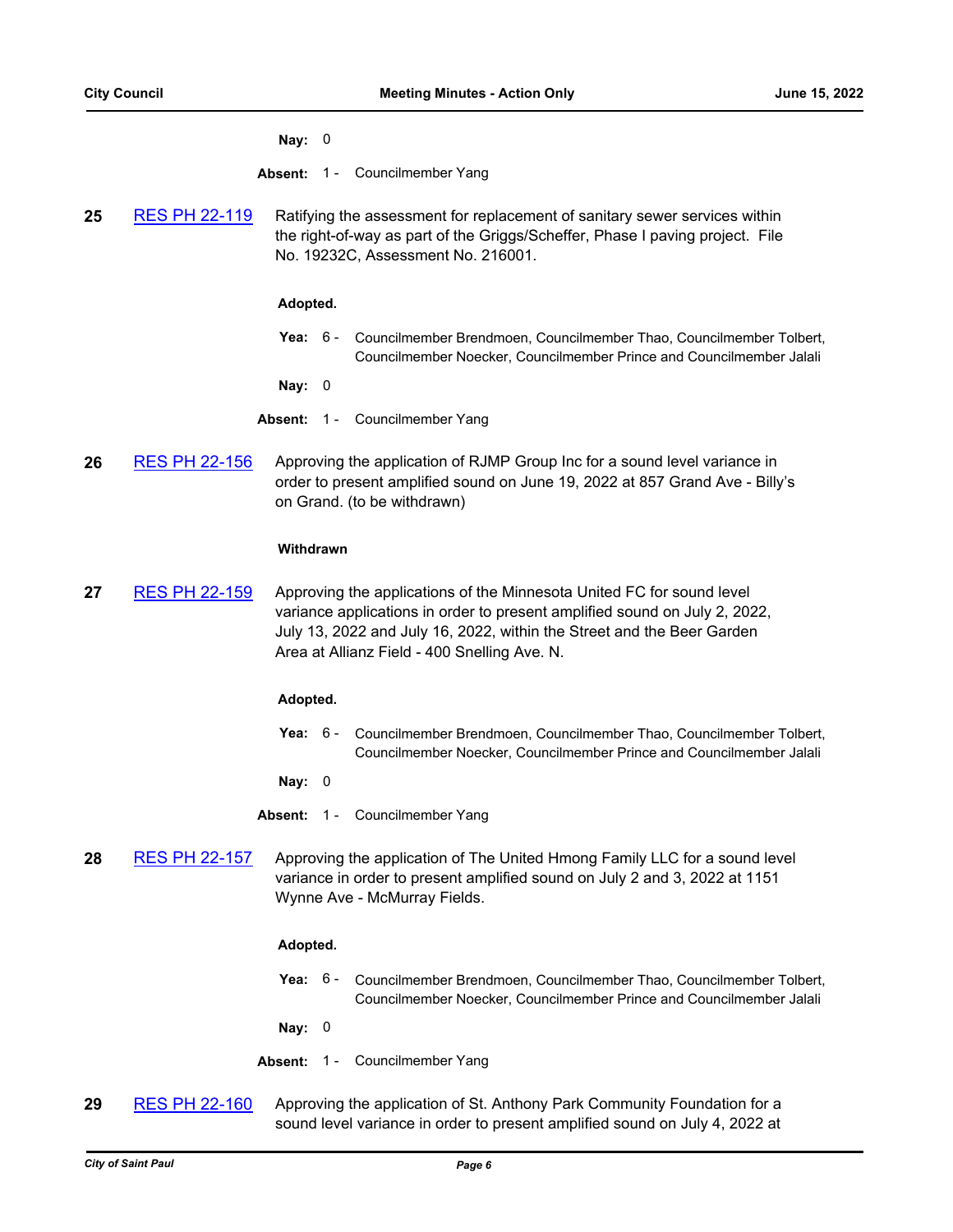2300 Como Ave - Sunrise Bank parking lot.

### **Adopted.**

|          | <b>Yea:</b> 6 - Councilmember Brendmoen, Councilmember Thao, Councilmember Tolbert,<br>Councilmember Noecker, Councilmember Prince and Councilmember Jalali |
|----------|-------------------------------------------------------------------------------------------------------------------------------------------------------------|
| Nay: $0$ |                                                                                                                                                             |
|          | <b>Absent: 1 - Councilmember Yang</b>                                                                                                                       |

# **LEGISLATIVE HEARING CONSENT AGENDA**

**Items listed under the Consent Agenda will receive a combined public hearing and be enacted by one motion with no separate discussion. Items may be removed from the Consent Agenda for a separate public hearing and discussion if desired.**

## **Approval of the Consent Agenda**

### **Adopted as amended.**

Yea: 6 - Councilmember Brendmoen, Councilmember Thao, Councilmember Tolbert, Councilmember Noecker, Councilmember Prince and Councilmember Jalali

**Nay:** 0

- **Absent:** 1 Councilmember Yang
- **30** [RLH TA 22-166](http://stpaul.legistar.com/gateway.aspx?m=l&id=/matter.aspx?key=41684) Ratifying the Appealed Special Tax Assessment for property at 1230 EDGERTON STREET. (File No. VB2209, Assessment No. 228811)

## **Adopted as amended. (assessment ratified)**

**31** [RLH TA 22-139](http://stpaul.legistar.com/gateway.aspx?m=l&id=/matter.aspx?key=41575) Ratifying the Appealed Special Tax Assessment for property at 46 FIFTH STREET EAST (360 CEDAR STREET). (File No. CRT2208, Assessment No. 228207)

# **Adopted**

**32** [RLH TA 22-163](http://stpaul.legistar.com/gateway.aspx?m=l&id=/matter.aspx?key=41671) Ratifying the Appealed Special Tax Assessment for property at 175 KELLOGG BOULEVARD WEST. (File No. CRT2208, Assessment No. 228207)

## **Adopted**

**33** [RLH TA 22-187](http://stpaul.legistar.com/gateway.aspx?m=l&id=/matter.aspx?key=41781) Ratifying the Appealed Special Tax Assessment for property at 850 RANDOLPH AVENUE. File No. CRT2208, Assessment No. 228207

### **Adopted**

**34** [RLH SAO 22-16](http://stpaul.legistar.com/gateway.aspx?m=l&id=/matter.aspx?key=41731) Appeal of Brad House to a Summary Abatement Order at 2285 ROCKWOOD AVENUE.

**Adopted**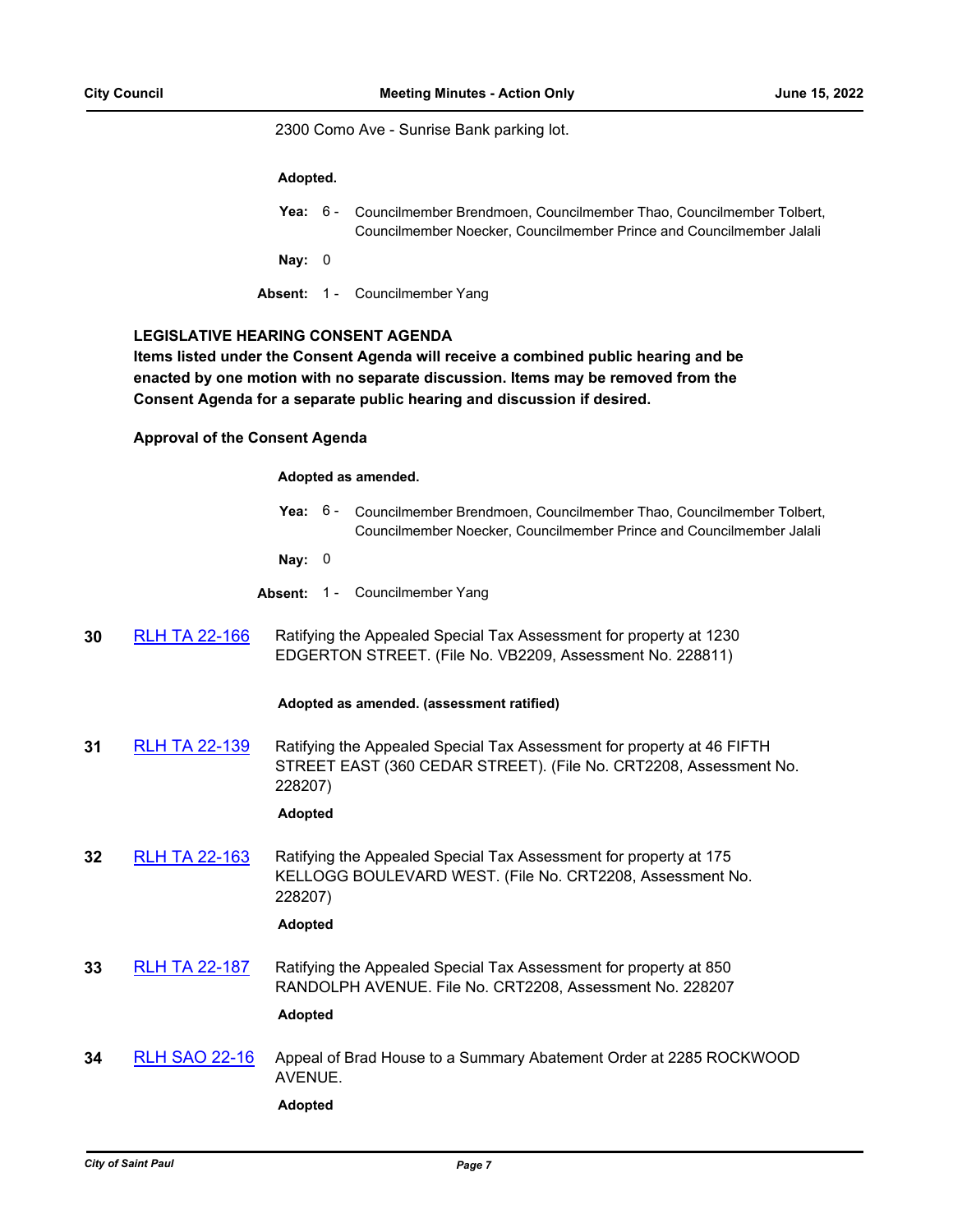| <b>City Council</b> |  |
|---------------------|--|
|                     |  |

| 35 | <b>RLH SAO 22-15</b> | Appeal of Judith Salaba to a Summary Abatement Order at 2291<br>ROCKWOOD AVENUE.                                                                                               |
|----|----------------------|--------------------------------------------------------------------------------------------------------------------------------------------------------------------------------|
|    |                      | <b>Adopted</b>                                                                                                                                                                 |
| 36 | <b>RLH AR 22-43</b>  | Ratifying the assessments for Collection of Vacant Building fees billed during<br>June 4 to December 13, 2021. (File No. VB2209, Assessment No. 228811)                        |
|    |                      | <b>Adopted</b>                                                                                                                                                                 |
| 37 | <b>RLH AR 22-44</b>  | Ratifying the assessments for Securing and/or Emergency Boarding services<br>during January 2022. (File No. J2209B, Assessment No. 228111)                                     |
|    |                      | <b>Adopted</b>                                                                                                                                                                 |
| 38 | <b>RLH AR 22-45</b>  | Ratifying the assessments for Demolition services from January 2022<br>(C.D.B.G. Funds). (File No. J2204C, Assessment No. 222003)                                              |
|    |                      | <b>Adopted</b>                                                                                                                                                                 |
| 39 | <b>RLH AR 22-46</b>  | Ratifying the assessments for Collection of Fire Certificate of Occupancy fees<br>billed during December 1 to January 18, 2022. (File No. CRT2208,<br>Assessment No. 228207)   |
|    |                      | <b>Adopted</b>                                                                                                                                                                 |
| 40 | <b>RLH AR 22-47</b>  | Ratifying the assessments for Excessive Use of Inspection or Abatement<br>services billed during November 22 to December 22, 2021. (File No. J2209E,<br>Assessment No. 228310) |
|    |                      | <b>Adopted</b>                                                                                                                                                                 |
|    | <b>ADJOURNMENT</b>   |                                                                                                                                                                                |
|    |                      | Meeting ended at 4:08pm                                                                                                                                                        |